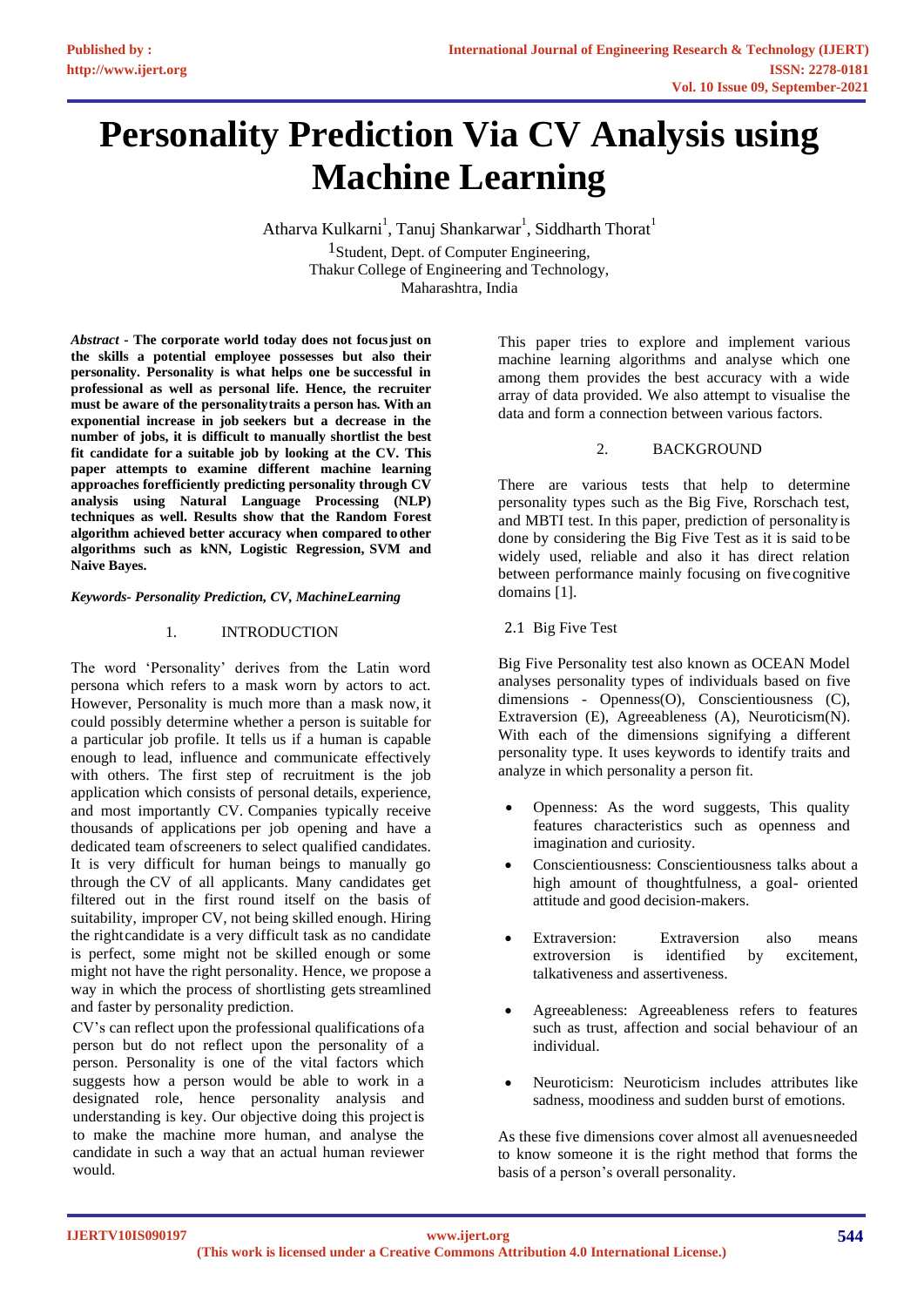# 3. RELATED WORK

Kalghatgi et al. [2] presented a Neural Network Approach based on the Big Five Test to predict the personality of individuals depending on tweets published on Twitter by extracting meta-attributes from tweets. Which are used to analyze one's social behaviour. The authors followed a four-step process which is Data Collection from tweets, Preprocessing, Transformation and Classification. Although neural networks are used to predict personality there are limitations such as countering fake information, automatic analysis of tweets and relying on just Twitter is not enough to predict someone's personality but only user behaviour and trends.

Allan Robey et al [3] proposed a system to reduce the load on the Human Resource department of companies by having two sides: organization and candidate oriented. The authors claim that the proposed system will be more effective to shortlist CVs from a large pool making sure that the ranking is fair and legal. The main difference between the existing system and the proposed system is that instead of just scanning the CVs, the authors propose to conduct an aptitude test and a personality test for personality prediction.

Juneja Afzal Ayub Zubeda et al [4] worked on a projectto rank CVs using Natural Language Processing and Machine Learning. The system ranks CVs in any format according to the company's criteria. The authors propose to consider candidate's Github and LinkenIn profile as well to get a better understanding making it easier for the company to find a suitable match based on skillsets, ability and most importantly, personality.

Md. Tanzim Reza and Md. Sakib Zaman analyzed CV of individuals using Natural Language Processing and Machine Learning by first converting CVs to HTML and then reverse engineering to HTML code following which, segment finalization and qualification feature extraction has been done. The model extracts data from a CV and segments them based on the values. They have classified the CVs using multivariate logistic regression. However, the size of the dataset was very less.[5]

## 4. PROPOSED SYTEM

#### 4.1 Dataset

As manual data collection is time-consuming, we collected candidate resumes through a lot of websites and personal interaction with potential job seekers taking the total count to 708 CVs. The collected CVs were in PDF and DOCx format.

#### 4.2 Methodology

The objective of our paper is to predict the personalityof a person based on their score of openness, extraversion agreeableness, neuroticism and conscientiousness. For achieving this, we needed a way to calculate the scores directly from every CV. Ourapproach as shown in *Fig.1*  was to parse the entire resume and search for keywords relating to the 'Big Five Test'.



Fig-1: - Workflow of Proposed System

For parsing CVs, we have used pyresparser- a simple resume parser used for extracting important features such as name, email id, description, skills from CVs. Pyresparser supports PDF and DOCx files. The parsed data is then stored in a CSV file.

Table 1: - Ocean Keywords

| <b>Openness</b> | <b>Conscientiousness</b> | <b>Extraversion</b> | <b>Agreeableness</b> | <b>Neuroticism</b>    |
|-----------------|--------------------------|---------------------|----------------------|-----------------------|
|                 |                          |                     |                      |                       |
| Imaginative     | Thoughtful               | Cheerful            | Trustworthy          | Calm                  |
| Insightful      | Goal-oriented            | Sociable            | Altruism             | Strong hearted        |
| Curious         | Ambitious                | Talkative           | Kind                 | Collected             |
| Creative        | Organised                | Assertive           | Affectionate         | <b>Balanced</b>       |
| Outspoken       | Mindful                  | Outgoing            | Cooperative          | Peaceful              |
| Straightforward | Vigilant                 | Energetic           | Empathetic           | Tranquil              |
| Direct          | Control                  | Extroverted         | Modest               | Strong-willed         |
| Receptive       | Disciplined              | Friendly            | Sympathetic          | Emotionally<br>Stable |
| Open-minded     | Reliable                 | Enthusiastic        | Compliant            | Serene                |
| Adventurous     | Responsible              | Outspoken           | Tender-mindedness    | Resilient             |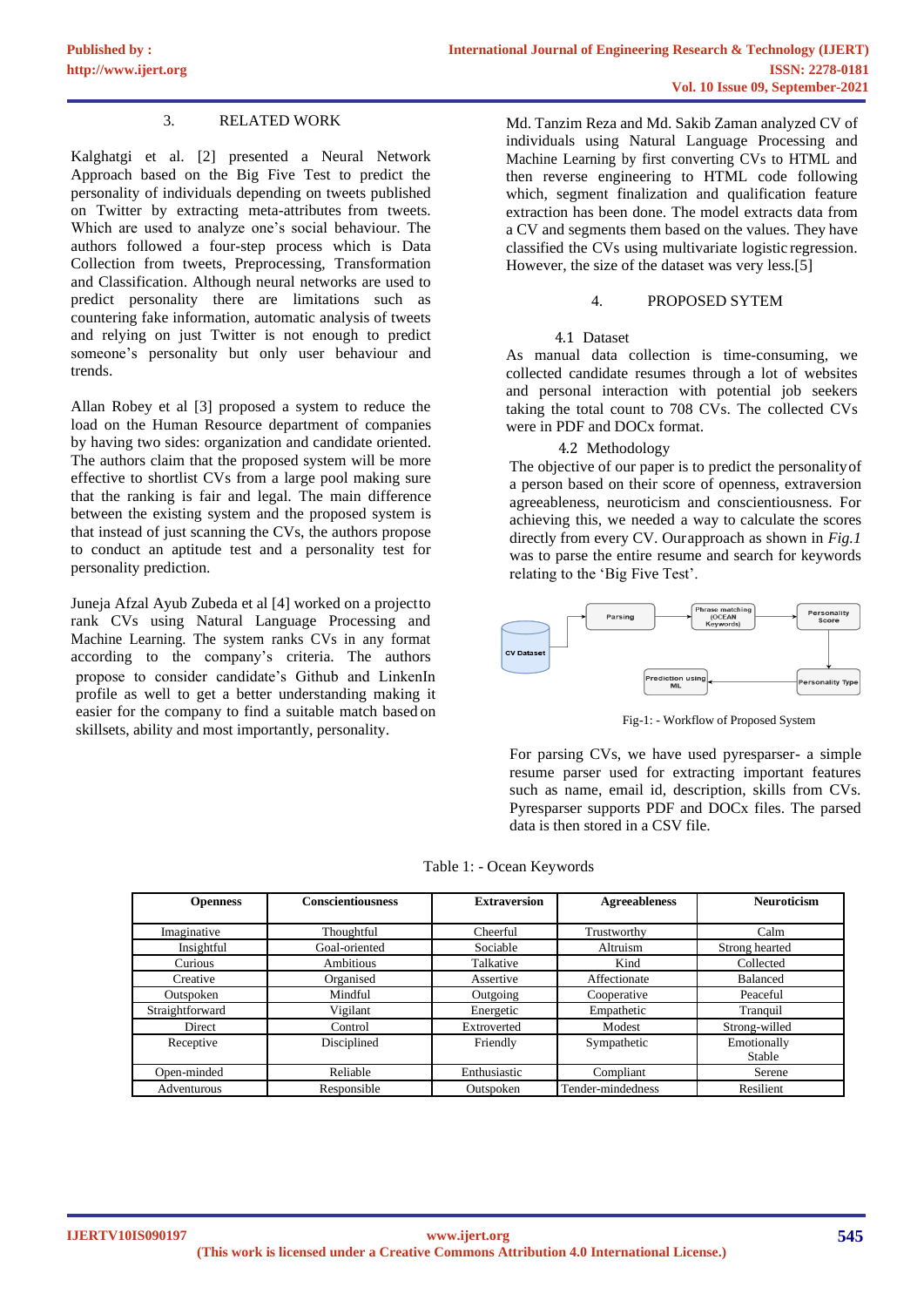Table 1 given above houses various keywords of OCEAN. Each trait is associated with a set of 10 keywords that relate to it. There are many Natural Language Processing (NLP) libraries like Natural Language Toolkit (NLTK), TextBlob, SpaCY which could help us in parsing the resume data. We have used SpaCY- an open-source software library for advanced natural language processing and is helpful to handle large amounts of text data.

The PhraseMatcher class in spaCY is highly efficient in matching large sequences of tokens in documents [7]

The keywords in Table 1 will be matched by the mentioned class. Using PhraseMatcher class, our algorithm searches for the keywords and gives a score from a range of 0-10 according to the occurrence of OCEAN keywords in one's CV. After assigning scores as shown in the table below, the algorithm labels each data point as dependable, extraverted, lively, responsible, or serious. Thus, we output a CSV file with degrees of the 'Big five' traits as all the columns. Each datapoint has been labelled as either dependable, extraverted, lively, responsible, or serious as given in Table 2 below

| Table 2: - OCEAN Score and Personality type |
|---------------------------------------------|
|---------------------------------------------|

| <b>Openness</b> | <b>Conscientiousness</b> | <b>Extraversion</b> | <b>Agreeableness</b> | <b>Neuroticism</b> | <b>Personality</b> |
|-----------------|--------------------------|---------------------|----------------------|--------------------|--------------------|
|                 |                          |                     |                      |                    | Extraverted        |
|                 |                          |                     |                      |                    | <b>Serious</b>     |
|                 |                          |                     |                      |                    | Lively             |
|                 |                          |                     |                      |                    | Dependable         |
|                 |                          |                     |                      |                    | Responsible        |

#### 3. MODEL TRAINING AND TESTING

Before training our model, we label encoded the Personality column of our dataset. Our final dataset had 708 rows and 6 rows. Using the sklearn library, we have used 70% of our data for training purposes and 30% for testing the results. For predicting the personality of a prospective candidate, we have used various machine learning algorithms like Logistic Regression, Naive Bayes, Random Forest, Support Vector Machine (SVM) and KNN.

## • Logistic Regression

It is an algorithm analogous to Linear Regression, except it predicts whether something is True or False. It is a popular algorithm for solving classification problems like Binary Classification (Pass/Fail, Rain/No Rain).

# Naive Bayes

In probability, Baye's theorem is used to compute the conditional probability. The theorem forms the basis of the Naive Bayes classifier, a classification algorithm that assumes strong independence assumptions between the features. According to the algorithm, each feature in the problem makes an equal and independent contribution to the outcome.

kNN stands for k-nearest neighbours, a supervised machine learning algorithm capable of solving both regression and classification problems. Intuitively we can think of the proverb 'Birds of the same feather flock together as similar to kNN. The algorithm assumes that similar data points usually occur in closeproximity.

# • SVM

Support vector machine is a supervised machine learning algorithm used to deal with data for classification and regression analysis. The goal of SVM is to find a hyperplane in N-dimensional space ( N- number of features) that can easily classify the data points.

# • Random Forest

Random forest is another ensemble technique used for classification and regression tasks. It uses multiple decision trees to produce the output. Bagging or bootstrap aggregation are used to train the random forest algorithm's "forest.

After training our model on all of the algorithms, we realised that our predictions turned out to be rather poor. Even our best models could only find an accuracy of about 30 percent.

Another factor was that our training and testing datasets had very different distributions. While our training data was a little imbalanced, the testing data was even more imbalanced. But when we put ourselves in the shoes of an employer, we realise that he would want to hire someone who is 'responsible' and 'lively' more than anything else. Thus our problemnow turns into a binary classification problem (1- responsible or lively 0-others) [8]

# 5. EXPERIMENTAL RESULTS

Now after feeding the data to the models, we managedto spike the accuracy to about 0.71. Random Forest algorithm provides the best accuracy followed by the likes of Bayes, kNN, SVM and Logistic Regression as seen in Table 3. As expected, Random Forest also has the least mean squared error, which measures the average of the square of the difference between actual and estimated values.

<sup>•</sup> kNN